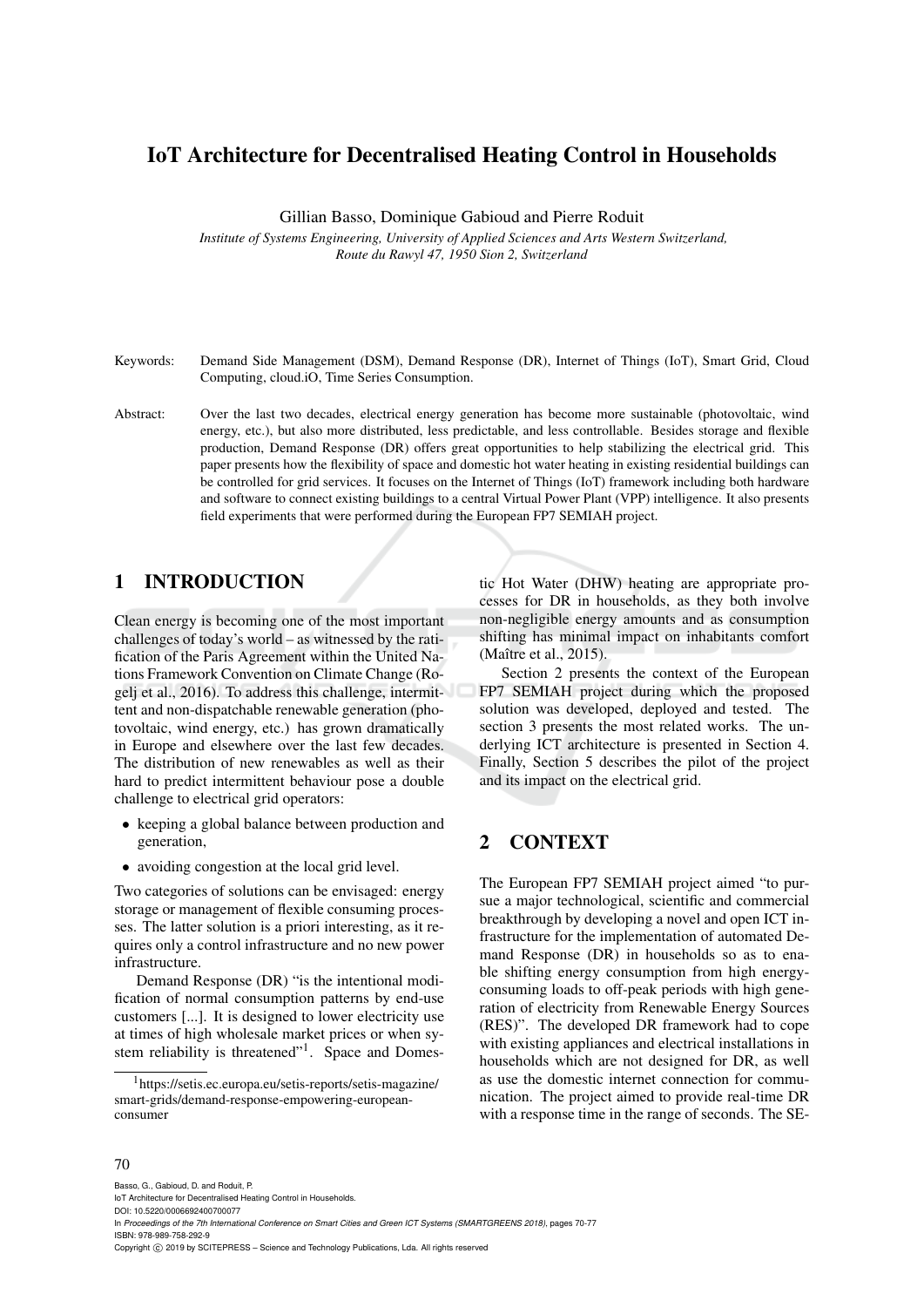

Figure 1: SEMIAH architecture for DR in households.

MIAH project addressed the full chain required for the deployment of DR services in households as illustrated in Figure 1:

- 1. a Virtual Power Plant (VPP) providing an aggregated view of the controlled households for grids and markets,
- 2. a Household Manager component turning an individual building into a dispatchable unit by processing monitoring signals and generating command signals,
- 3. appropriate sensors and actuators installed on the heating and electrical infrastructure of the building.

The VPP component used in the SEMIAH project was IWES.vpp developed by Fraunhofer IWES. The Household Manager was an ad-hoc component also developed by Fraunhofer IWES. The control loop performed by the Household Manager is illustrated in Figure 2. Since heating appliances have their own built-in controllers, the role of Household Managers is limited to enable or disable power supply (or act on the controller in the case of heat-pumps). Input parameters for the Household Manager were three temperatures (inside, outside and boiler) and the amount of electrical power consumed by the heating appliance.

This article's focus is on the distributed part of the ICT architecture, ranging from existing appliances in buildings to Household Managers.

Household Managers can be deployed either on a local gateway in each building or in the cloud. A cloud based solution is described in this article, as well as its implementation in the trial phase of the SE-MIAH project.



Figure 2: Control loop for DR service.

# 3 RELATED WORKS

The combination of cloud computing and Internet of Things offers a new paradigm with promising topics for both research and industry (Botta et al., 2014), especially in the domain of energy management. Numerous papers present a state of the art of IoT technologies. For example, (Al-Fuqaha et al., 2015) describes how low-level architectures are used to implement IoT frameworks. (Mazhelis et al., 2013) offers another overview of the potential of IoT in business. Similarly, cloud computing is detailed in several papers such as (Srinivasan et al., 2012; Zhang et al., 2010). The combination of IoT and cloud computing is also detailed in a few papers. For example, (Daz et al., 2016) presents lists of components that can be used to combine IoT and cloud for each level in a global architecture. Regarding energy one can mention that, at the end of their paper, they describe three case studies with two of those concerning energy management. (Zhou et al., 2013) presents a novel architecture combining IoT and cloud computing, including a review of several existing architectures. This article describes also an IoT smart-home scenario, highlighting how the combination of IoT and cloud computing offers great opportunities for energy management.

Multiple open-source IoT-Cloud framework exist already with TRL 7 or above. A first example is the modular platform Eclipse Kapua<sup>2</sup> and its companion the Eclipse Kura open-source framework to build IoT gateways. This framework, of strong industrial relevance, is a platform for IoT-Cloud integration, based on Java OSGi and efficient message brokering. Eclipse Kapua possesses a modular approach and provides a comprehensive management of

<sup>2</sup>https://www.eclipse.org/kapua/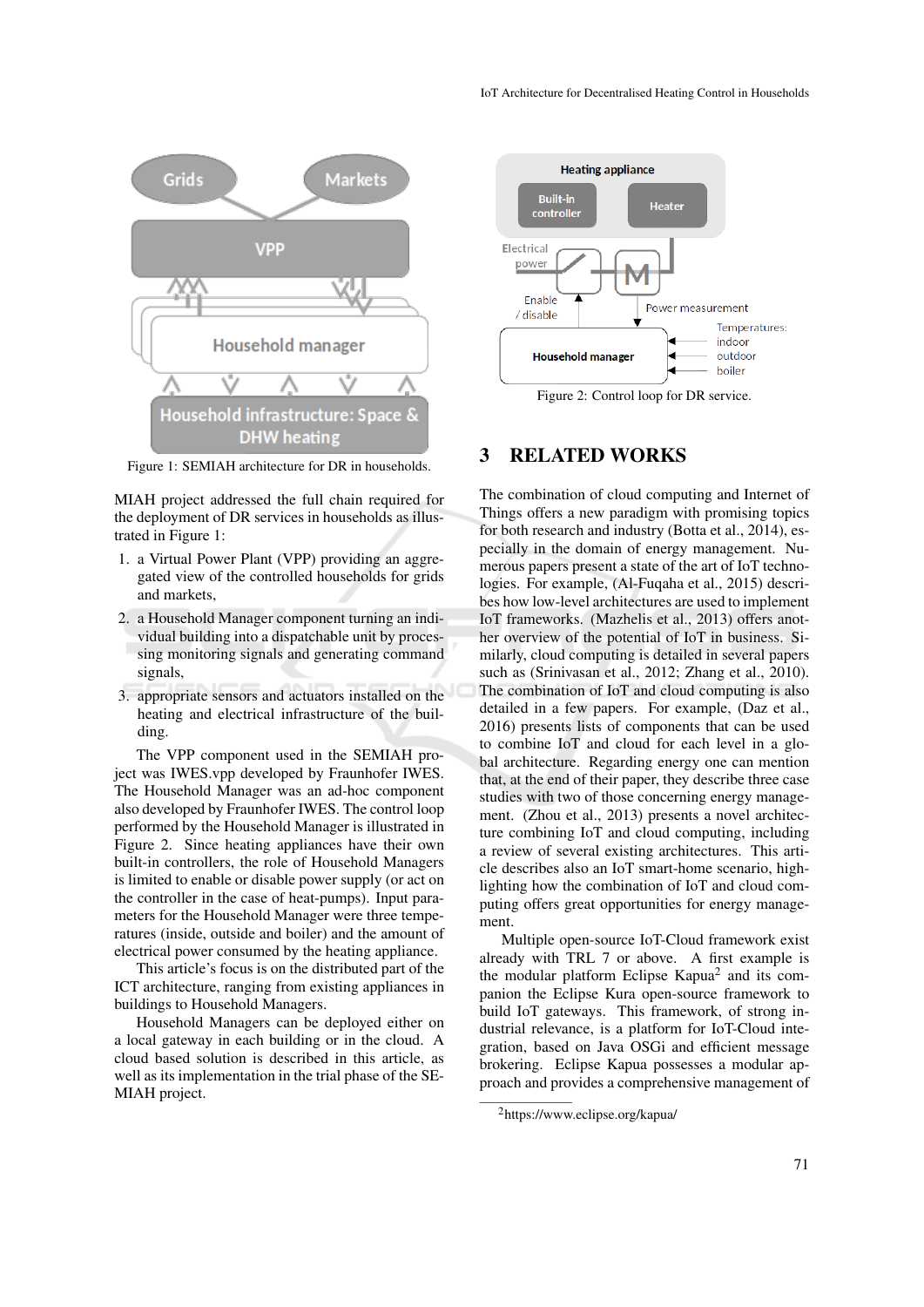IoT edge nodes, such as their connectivity, configuration, and application life cycle. Finally, Eclipse Kapua offers a web-based administration console and is accessible through RESTful API for easy application integration. cloud.iO and Eclipse Kura/Kapua implement broadly the same set of services and also share the same messaging system for devices-cloud interconnection (MQTTs). Whereas Eclipse Kura/Kapua is a standalone mature environment, with a lot of features for configuration, deployment, and supervision, cloud.iO is made up of more scalable, field-proven legacy open-source frameworks, linked by a set of independent lightweight dedicated components.

The second example is  $FIWARE<sup>3</sup>$ . It is an opensource platform promoting "open sustainable ecosystem around public, royalty-free and implementationdriven software platform standards that will ease the development of new Smart Applications in multiple sectors". The FIWARE platform provides a simple set of APIs that ease the development of Smart Applications in multiple vertical sectors. Moreover, an open-source reference implementation of all FI-WARE components is publicly available so that multiple FIWARE providers can emerge faster on the market with a low-cost proposition. FIWARE focuses on big data analysis and application dashboards. Such applications are not part of the cloud.iO framework. However, cloud.iO could act as a front-end platform for FIWARE, handling device connectivity and providing an abstract and homogeneous access to field  $data.$   $\Box$   $\Box$   $\Box$   $\Box$   $\Box$   $\Box$   $\Box$ 

# 4 DISTRIBUTED ICT ARCHITECTURE

### 4.1 Overview

The control strategy requires the deployment of the following sensors (generating monitoring signals) and actuators (consuming command signals) in participating buildings:

- temperature sensors for space (living room, outdoor) and for hot water (boiler),
- sub-meters to measure the power consumption of heating appliances,
- a meter to measure the household total consumption,
- power relays to enable/disable power supply to heating appliances (electric heaters and heat pumps).



Figure 3: Distributed part of the SEMIAH ICT architecture.

These devices, together with an internet connected gateway, form a wireless Home Area Network (HAN). Wireless networking is required to limit installation costs in existing buildings (Gill et al., 2009). The Process Image is an image, mirrored in a central data storage solution by the gateway, of the current status of monitoring and command signals. Four Applications interact with the Process Image, as illustrated in Figure 3):

- Household Managers (considered as a single Application),
- a supervision system, independent of the DR intelligence, detecting faulty conditions and generating alarms accordingly,  $\Box$
- a provisioning system supporting the deployment of the DR service in new participating buildings,
- a web based interface for consumers.

### 4.2 The Home Area Network

The HAN is based on Zigbee, with the gateway acting as coordinator and the sensors/actuators as devices. Zigbee devices are compliant with the Home Automation or the Smart Energy profiles defined by the Zigbee Alliance.

### 4.3 The cloud.iO IoT Framework

#### 4.3.1 Vision and Architecture

The cloud.iO IoT framework aims to simplify the development of embedded and distributed "Things" (called Endpoints in cloud.iO) and of cloud-hosted Applications interacting with them.

The heart of cloud.iO is the Process Image, which contains an up-to-date centralised mirror of the status of distributed Endpoints. An Endpoint updates the

<sup>3</sup>https://www.fiware.org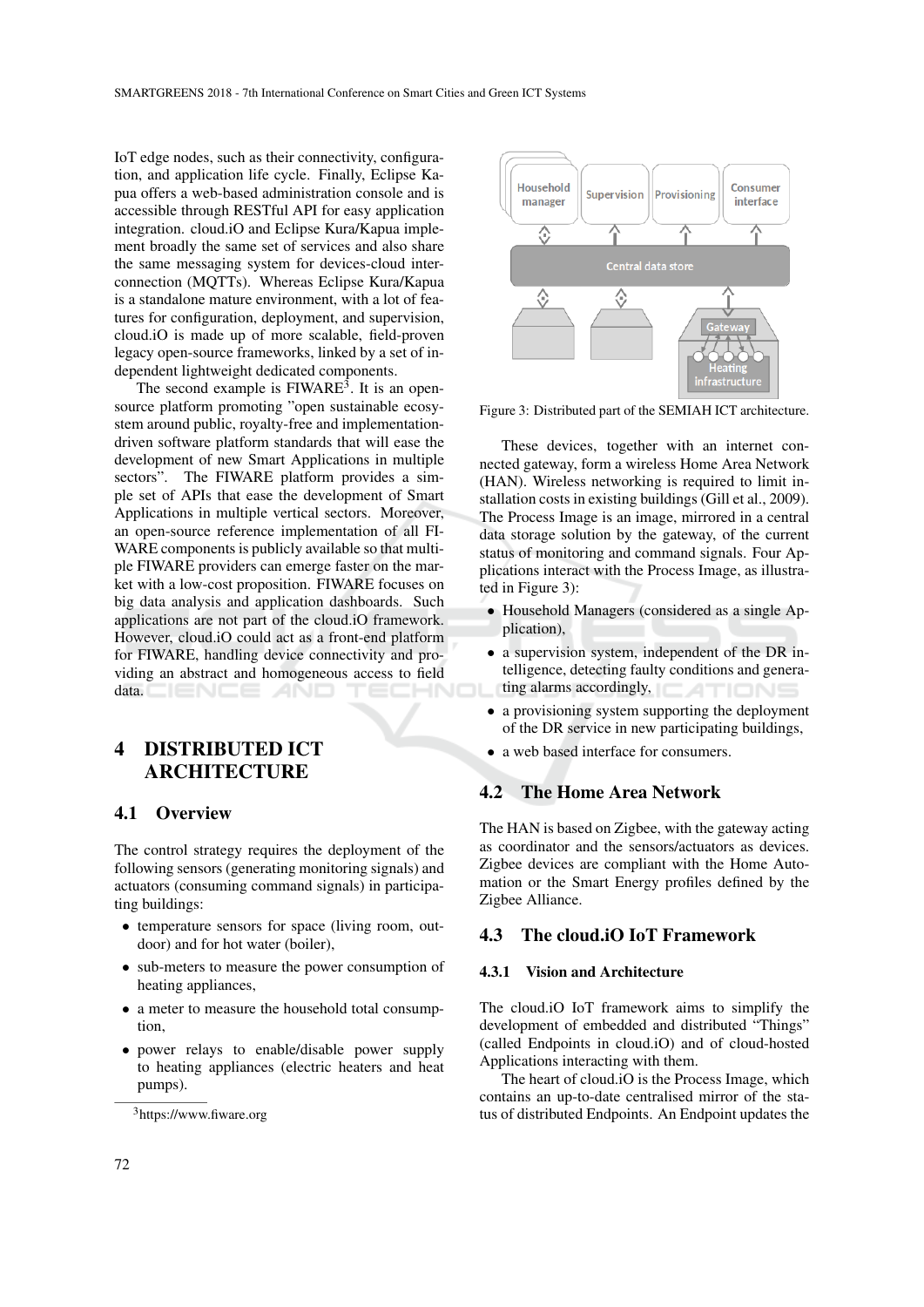

Figure 4: cloud.iO architecture.

Process Image when the value of a monitoring signal has changed. Applications can subscribe to monitoring signal updates and are notified on new values. Applications can modify set points of command signals in Endpoints (see Figure 4). cloud.iO provides dedicated APIs for the development of Applications and Endpoints. The Process Image contains two databases:

- the Process Database, with the current status of the Endpoints (connection state, list of signals with their current values) is a searchable database containing the full information models of all Endpoints.
- the History Database, storing time series for monitoring and command signals, uses the Attribute names from the Process Database as identifiers to access the time series.

#### 4.3.2 cloud.iO Class Model and Endpoint Information Model

The cloud.iO class model is derived from the IEC 61850 class model (Mackiewicz, 2006). IEC 61850 is the ICT standard for power utility automation.

The cloud.iO class model allows a tree-shaped structure definition and is composed of Endpoints, Nodes and Objects. A cloud.iO Endpoint is evidently the equivalent of an Endpoint instance. An Endpoint is composed of a set of Nodes themselves composed of Objects. The tree-shaped structure appears in Objects as an Object can be composed of other Objects. Attributes, in Objects, represent the roots of the tree.

cloud.iO allows the use of either a free information model, without a predefined structure, or a con-

strained information model (i.e. an information model compliant with some schema). Schemas are defined by Interfaces (similar to Logical Nodes in IEC 61850) and Classes (similar to Common Data Class in IEC 61850). The resulting class model is presented in Figure 5. The instances of Nodes, Objects and Attributes in an Endpoint form its information model.

To identify an Attribute (e.g. to access to its value in the database), the whole hierarchy is used, its name is formed according to the following pattern:

```
1 <E n d p oi nt−UUID>/ <n o deLa bel >/ <o b j e c t L a b e l 1 >/
\dots/ <objectLabel_N >/ <attributeLabel >
```
#### 4.3.3 Messaging System

Applications, Endpoints and Databases inside the Process Image are clients of a messaging system. Messages are composed of a routing topic and of a message content. Once a client has subscribed to a topic, it receives all messages featuring that topic. Table 1 presents the message routing concept used in cloud.iO for an Endpoint.

Hence, an Application is notified of any change on its subscribed monitoring Attributes. An Endpoint can freely decide when to update its monitoring Attributes in the Process Image. It is foreseen that Applications access Databases through the messaging service, but this function is not yet implemented in cloud.iO. PUBLICATIONS

#### 4.3.4 Security and Privacy

Endpoints, Applications and Databases connect to the message broker using SSL/TLS with X.509 certificate based client and server authentication. SSL/TLS provides state-of-the-art confidentiality, authentication and access control. cloud.iO allows managing access rights to Attributes. An Endpoint belongs to a User (either a person or an organisation). Users may grant read/write access permissions on their Endpoints to Applications.

#### 4.3.5 Implementation

cloud.iO design philosophy is to take advantage of the power and reliability of open source components, with minimal specific code development. The central component is the message broker RabbitMQ. It connects Endpoints and Applications using respectively the MQTTS and AMQPS protocols. The databases can be deployed using any database management system. In the reference implantation of cloud.iO, InfluxDB and MongoDB are used for respectively the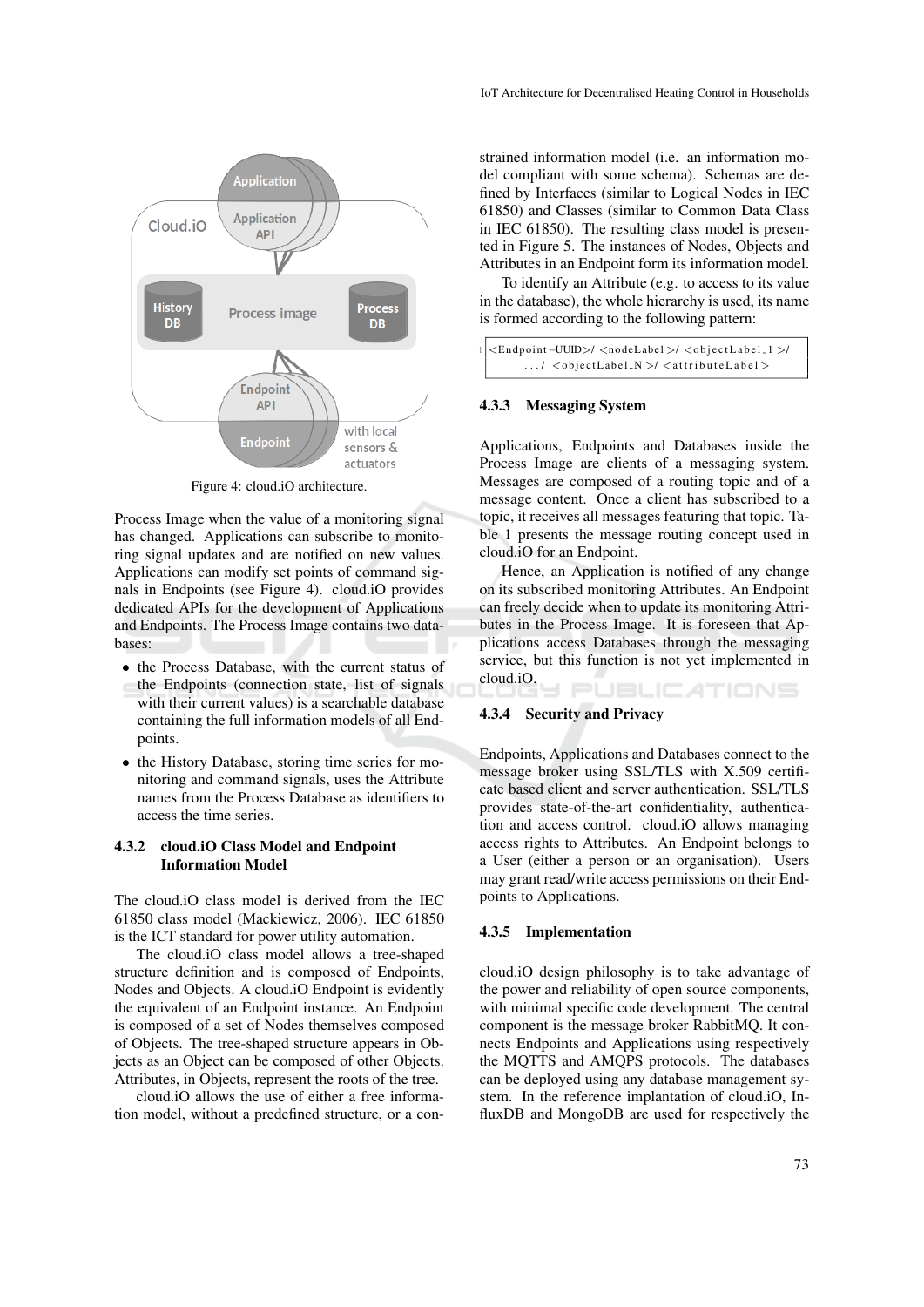

Figure 5: The cloud.iO class model.

Table 1: Message routing for an EndPoint.

| <b>Messaging client</b> | <b>Subscribes to topics:</b>                                   | Generates message with topic                                   |
|-------------------------|----------------------------------------------------------------|----------------------------------------------------------------|
| <b>EndPoints</b>        | $\sqrt{\omega}$ set/ <endpoint_uuid>/*</endpoint_uuid>         | $\alpha$ update/ <monitoring_attr_name></monitoring_attr_name> |
| Applications            | $\omega$ update/ <monitoring_attr_name></monitoring_attr_name> | $\alpha$ set/ <command_attr_name></command_attr_name>          |
| Database                | /∗                                                             |                                                                |

history database and the real-time database. If performance is required all components can be deployed as clusters.

## 4.4 The cloud.iO Framework Applied for SEMIAH

Gateways play the role of cloud.iO Endpoints. The Endpoint UUIDs are simply the Ethernet addresses of the gateways. Zigbee devices correspond to cloud.iO nodes. Zigbee devices feature their own information model, defined by the profile they implement. During deployment, the Provisioning Application elaborates a configuration file for the gateway. The file has a section per device, and each section contains a set of mappings between a cloud.iO Attribute and a Zigbee information model element. The configuration file itself is a cloud.iO Attribute that can be updated remotely. Hence, a Household Manager Application disposes of a logical view of a building, which is independent of Zigbee.

## 5 SYSTEM DEPLOYMENT

In the framework of the European FP7 SEMIAH project, a pilot with 200 households was in operation between October 2016 and May 2017. The deployment was performed under the responsibility of local

Distribution System Operators (DSOs). One hundred households were located in Norway in the Adger region (DSO: Adger Eneri Net) and another hundred in Switzerland, canton of Valais (DSO: SEIC Teledis and EnAlpin). Most of the participating households were single-family houses. As the domestic internet connection was used for communication, gateways were typically located close to the home router.

The Zigbee devices and gateways were products of the Develco Products company<sup>4</sup>. The heating systems in the different households had a great influence on the installed sensors and actuators. Indoor and outdoor air temperature were measured using battery powered Zigbee sensors. Boiler temperature sensors were especially developed for the project: a digital temperature probe was fixed on the boiler outer wall and linked to a battery powered Zigbee device.

In Norway, single-phase electrical panel heaters and water boilers are connected to standard electrical sockets. Zigbee smart plugs were installed to monitor electrical consumption and enable/disable power supply. For decades, a DR system called Ripple Control (RC, shown in Figure 6) has been in operation in Swiss residential buildings as a tool for peak shaving on the distribution grid.

Every house is equipped with a RC receiver, which is configured with a multicast address. A RC manager generates telegrams (broadcasted using

<sup>4</sup>https://www.develcoproducts.com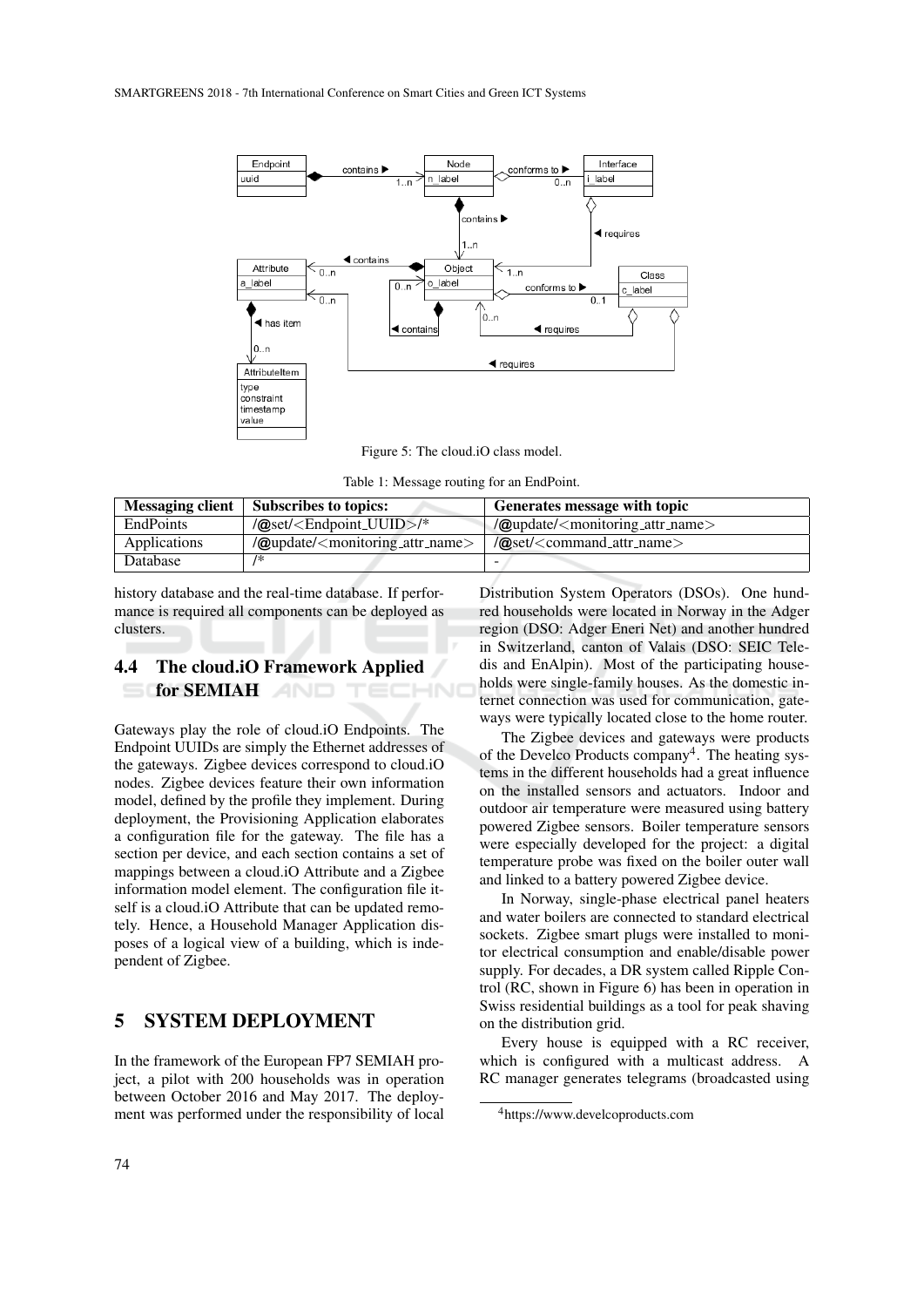

Figure 6: Principle of Ripple Control (RC).



Figure 7: Real installation. The prosumer meter (top center) has been installed and wired in the existing electrical cabinet.

Power Line Communication) containing orders to switch on or off relays configured with a certain multicast address. RC implements a "blind" open loop control strategy. The SEMIAH Household Manager drives the control input on heating appliances, hence replacing the RC receiver. The SEMIAH control differs from RC control in two ways: The SEMIAH control is unicast (each appliance can be controlled individually) and closed loop (temperatures and electrical measurement are input parameters for the Household Manager). Since the heating appliances have their own controllers, the SEMIAH Household Managers cannot turn them off or on but only disable or enable power consumption. A Zigbee DIN-rail mounted relay with or without power measurement replaced the RC receiver. A further Zigbee device reads the overall power consumption on the official meter (through the "S0 impulse interface"). In some configurations, a Zigbee 3-way sub-meter (called prosumer meter) was used to measure the photovoltaic production, the heating consumption, the overall household consumption, or the net power exchange with the grid.

Figure 7 shows an example of how the hardware was deployed in a specific household. The wiring work can be observed with a prosumer meter instal-

led in the electrical cabinet. Even if this picture shows that the solution had to be installed by a professional, there was always sufficient space in the electric cabinets to fit the SEMIAH hardware.

### 5.1 System Deployment Costs

During the Swiss pilot deployment, two technicians went to the different households to perform the installation. The first one was an electrician, working for the DSO in charge of the area, who did the electrical wiring work. The second one was an IT specialist who installed the gateway and checked the Zig-Bee and internet connectivity. The whole cloud.iO infrastructure was deployed and tested before the installation, to reduce the duration of the installation. Installations were performed in about 1 hour. With training and more experience, installations could be done by only one technician who would do the wiring and the IT checks. Taking into account travel costs (∼1h), hardware costs (∼300 CHF), and labour costs (∼200 CHF), the total cost per installation was about 500 CHF. However, in the scope of this pilot phase, development, debugging, updates, and problem solving amounted to a much bigger amount. In a larger scale deployment, the relative importance of these costs would proportionally decrease.

### 5.2 Analysis

Manual power cuts were performed through the provisioning application to test the behaviour of the whole infrastructure. They aimed at validating multiple obiectives:

- verify the effective real relation between the cloud.iO abstraction and the installed hardware (actuators are really operated),
- evaluate the reactivity of the system (delay),
- evaluate the impact of power cuts of various durations on both household temperatures and load curves.

A series of cuts were conducted during one week, with enough time between two consecutive cuts to ensure that previous cuts had no effect on the current one. The power cuts were performed during week 8 in 2017 (February 20*th* to 24*th*).

Figures 8 and 9 respectively present the consumption and the temperatures measured for one household. Two observations can be made based on these Figures: It is clear that, during the cuts, the amount of energy consumption is drastically reduced. A 4 hour cut does not influence the temperature inside the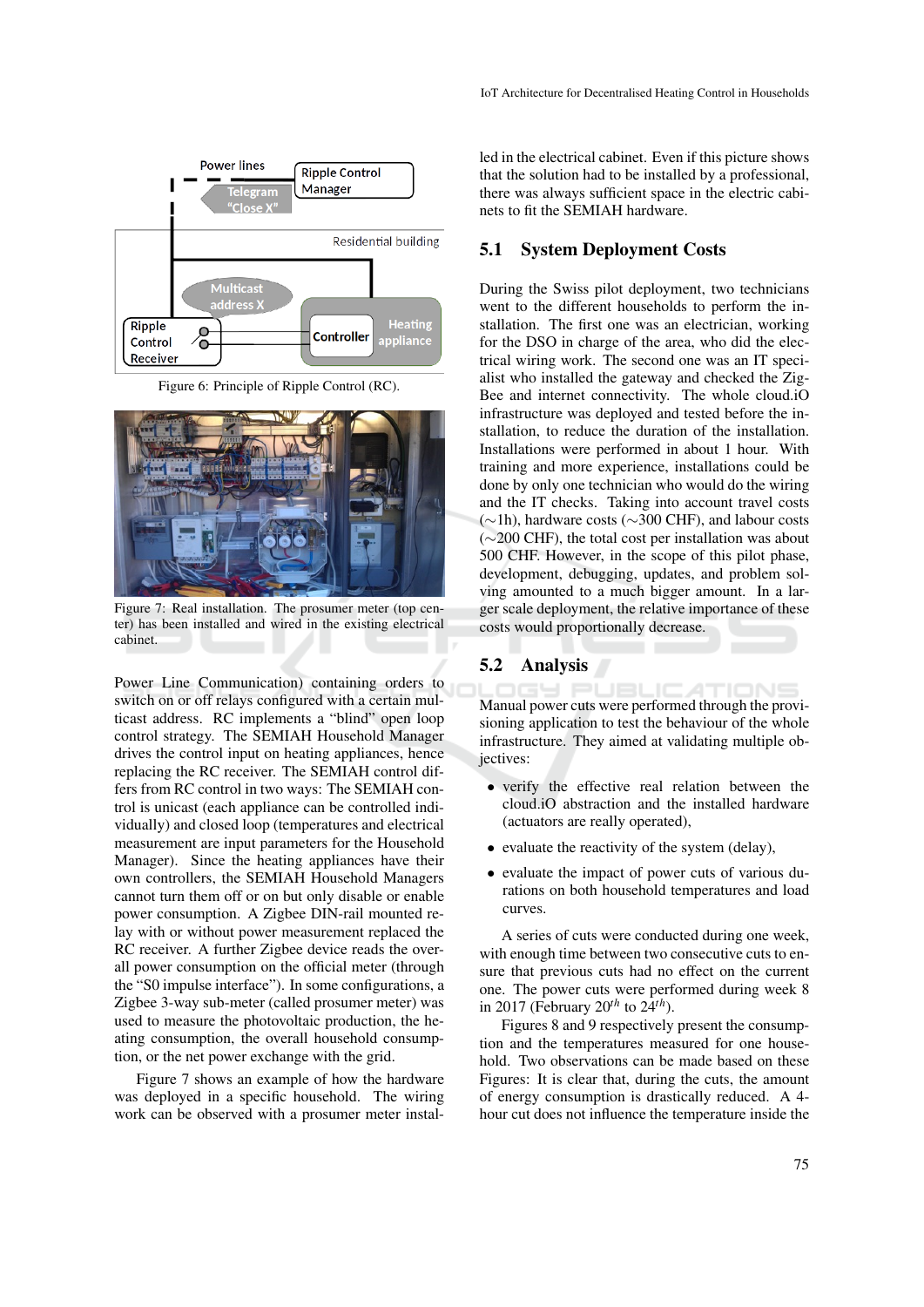

Figure 8: Consumption of one household during 48 hours, with two 4-hour cuts (in red). A really short cut (test) before the first 4-hour cut can also be observed.



Figure 9: Temperature of household during 48 hours, with two 4-hour cuts (in red).

household. We can observe that the indoor temperature (blue curve in Figure 9) slightly increase during the first cut. This is due to the large increase of the outdoor temperature (green curve in Figure 9).

Further analyses with a larger number of households will be realised to better prove the value of such technology. However, it seems clear that a smart control of heating systems could have a high influence on the energy consumption.

### 5.3 Installation Drawbacks

Several problems occurred during the pilot phase of the SEMIAH project but most of them were quickly detected and resolved soon after. However, one of the most important remaining problem was range issues of the ZigBee hardware. Swiss building are especially strongly built with thick walls that were damping too much the communication signal. Being close to the limit had two main effects. It first increased the communication losses and thus induced many interruption of data collection. Moreover, lost packets lead to repeated communication at increased transmission

power, taking an heavy toll on consumption and thus on battery life expectancy that dropped sometime to just a few months. This problem could not be easily solved by increasing the meshing with smart plugs, as sometime signal dampening was already too consequent through a single wall.

The installation of an innovative technology in households did also sometimes show unpredictable behaviours of the household inhabitants. For example, some participants were turning off their gateway during part of the day. Some placebo effects were also observed, with pilot participants complaining about a lower than usual room or hot water temperature, when no control was yet performed on their heating appliances.

## 6 CONCLUSION

This article presents cloud.iO, a IoT infrastructure allowing an abstraction in the cloud of diverse sensors and actuators installed in households on heating appliances. It also presents how data is stored and how the system was deployed in real households to manage those appliances. It presents the hardware used and how it was installed inside the households, and demonstrates the feasibility of deploying such a solution in a large scale at a relatively low cost. Finally, it presents effective results of power cuts performed with this infrastructure.

The described infrastructure was thus deployed and tested, showing that such a solution can be used to enable controllers (such as IWES.VPP) to easily access a big number of heating appliances located in households.

## ACKNOWLEDGMENT

This research was supported by the European FP7 research grant 619560 (SEMIAH project, Scalable Energy Management Infrastructure for Aggregation of Households).

## **REFERENCES**

- Al-Fuqaha, A., Guizani, M., Mohammadi, M., Aledhari, M., and Ayyash, M. (2015). Internet of things: A survey on enabling technologies, protocols, and applications. *IEEE Communications Surveys & Tutorials*, 17(4):2347–2376.
- Botta, A., de Donato, W., Persico, V., and Pescap, A. (2014). On the integration of cloud computing and